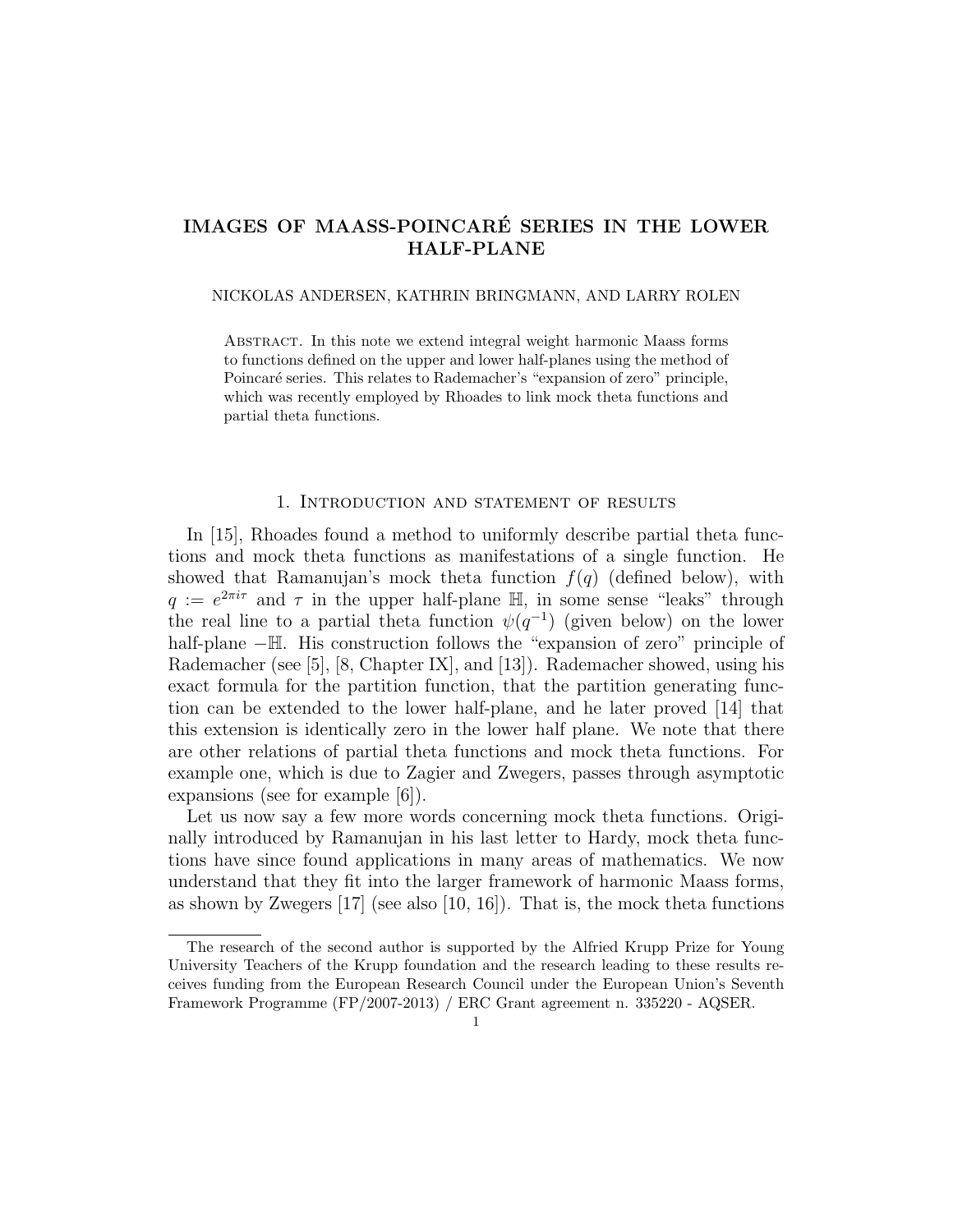are examples of mock modular forms, which are the holomorphic parts of harmonic Maass forms (see Section 2 for definitions). Thus, it is natural to ask whether Rhoades' construction applies to the non-holomorphic completion of  $f(q)$  and, if so, what is the image of that function in the lower half-plane? One hope, which has not yet been realized, is that this might shed some light on the problem of finding a completion of the partial theta functions to nonholomorphic modular forms. General *partial theta functions* have the shape

$$
\sum_{n\geq 0} \psi(n) n^{\nu} q^{n^2}
$$

with  $\psi$  a primitive Dirichlet character and  $\nu \in \mathbb{Z}$  such that  $\psi(-1) = (-1)^{\nu+1}$ . In particular these functions are not modular forms.

We begin by more closely recalling Rhoades' results. The partial theta function which Rhoades studied is given by

$$
\psi(q) := \sum_{n \ge 1} \left(\frac{-12}{n}\right) q^{\frac{n^2 - 1}{24}},
$$

and the associated mock theta function is Ramanujan's third order function

$$
f(q) := \sum_{n \geq 0} \frac{q^{n^2}}{(1+q)^2 \cdot \ldots \cdot (1+q^n)^2}.
$$

Now set

$$
\alpha_c(s) := \sum_{m\geq 0} \left(\frac{\pi}{12c}\right)^{2m+\frac{1}{2}} \frac{1}{\Gamma\left(m+\frac{3}{2}\right)} \frac{1}{s^{m+1}}
$$

and (with  $\zeta_a^b := e^{\frac{2\pi i b}{a}}$ )

$$
\Phi_{c,d}(\tau) := \frac{1}{2\pi i} \int_{|s|=r} \frac{\alpha_c(s) e^{23s}}{1 - \zeta_{2c}^d q e^{24s}} ds,
$$

where r is taken sufficiently small such that  $|\text{Log}(\zeta_{2c}^d q)| \gg r$  and such that the integral converges. Moreover let  $\omega_{h,c}$  be the multiplier of the Dedekind  $\eta$ -function (which can be given explicitly in terms of Dedekind sums, see [14]). Then define the function

$$
F(\tau) := 1 + \pi \sum_{c \ge 1} \frac{(-1)^{\left\lfloor \frac{c+1}{2} \right\rfloor}}{c}
$$
  
\$\times \sum\_{d \pmod{2c}^\*} \omega\_{-d,2c} \exp\left(2\pi i \left(-\frac{d}{8} \left(1 + (-1)^c\right) + \frac{d}{2c} + \tau\right)\right) \Phi\_{c,d}(\tau)\$,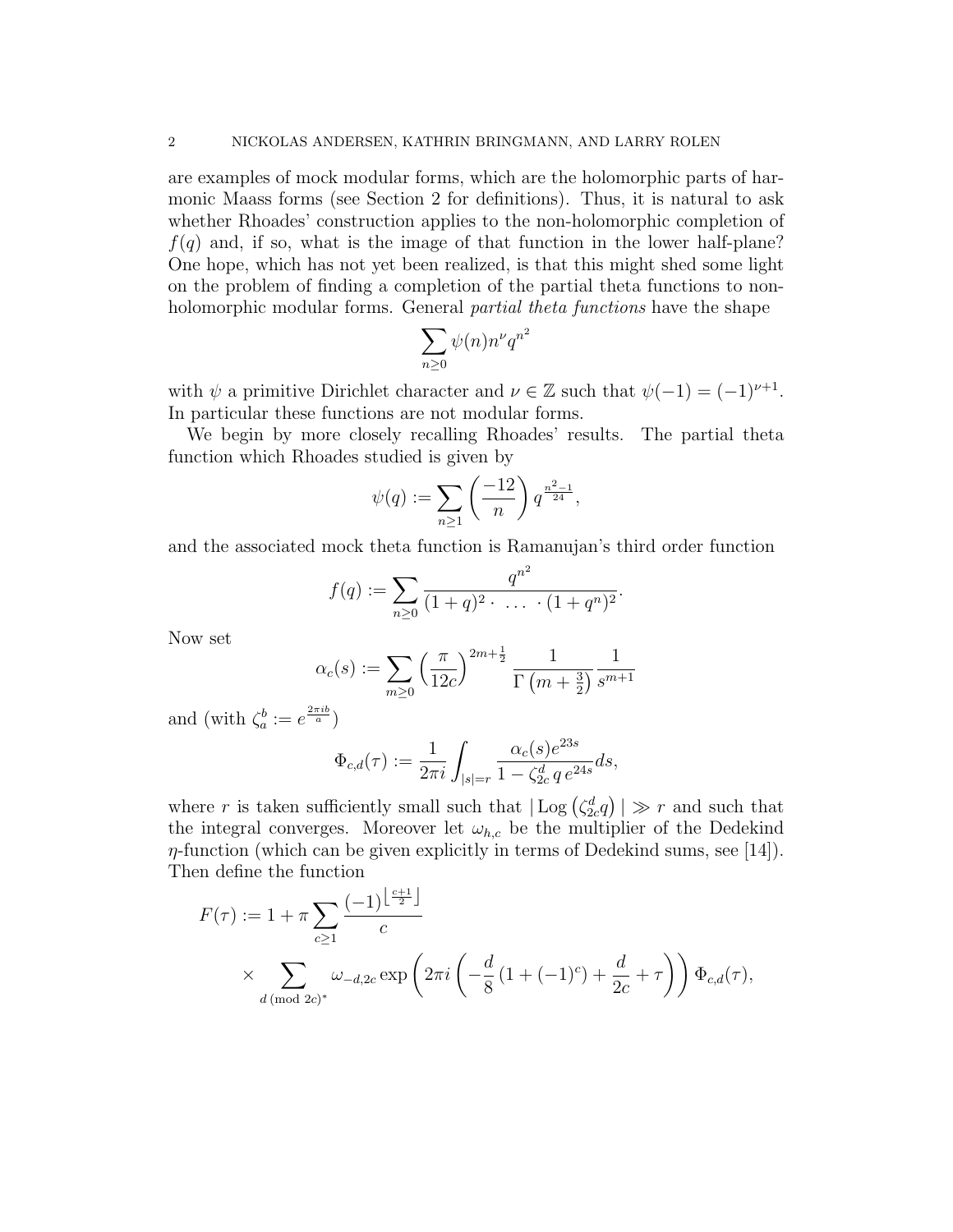where d (mod  $2c$ )<sup>\*</sup> indicates that the sum ranges over those d modulo 2c with  $gcd(d, 2c) = 1$ . This function converges in both the upper and lower halfplanes, i.e., for  $\tau \in \mathbb{H} \cup (-\mathbb{H})$ . Moreover, Rhoades' main result states that

$$
F(\tau) = \begin{cases} f(q) & \text{if } \tau \in \mathbb{H}, \\ 2\psi(q^{-1}) & \text{if } \tau \in -\mathbb{H}. \end{cases}
$$

As discussed above, we describe a similar phenomenon for both the holomorphic and non-holomorphic parts of Maass–Poincaré series. To state our results, we first require some notation. Throughout, let  $k \in 2\mathbb{Z}$ , and let  $M_k^!(\Gamma_0(N))$  denote the space of weakly holomorphic modular forms of weight k on  $\Gamma_0(N)$ . Let  $S^!_k(\Gamma_0(N))$  denote the subspace of  $M^!_k(\Gamma_0(N))$  consisting of forms whose Fourier expansion at  $i\infty$  has constant term equal to zero. For  $f(\tau) =: \sum_n c_f(n)q^n \in S_k^!(\Gamma_0(N))$ , we define the (holomorphic) Eichler integral

$$
\mathcal{E}_f(\tau) := \sum_{n \in \mathbb{Z} \setminus \{0\}} \frac{c_f(n)}{n^{k-1}} q^n
$$

and the non-holomorphic Eichler integral  $(\tau = u + iv)$ 

$$
f^{*}(\tau) := -(4\pi)^{1-k} \sum_{n \in \mathbb{Z} \setminus \{0\}} \frac{\overline{c_f(n)}}{n^{k-1}} \Gamma(k-1, 4\pi n v) q^{-n}.
$$

Here  $\Gamma(s, y)$  denotes the incomplete gamma function defined in (2.1). Note that with

$$
D^{k-1} := \left(q\frac{d}{dq}\right)^{k-1} \quad \text{and} \quad \xi_k := 2iv^k \frac{\overline{\partial}}{\partial \overline{\tau}},
$$

we have

$$
D^{k-1}(\mathcal{E}_f) = f \qquad \text{and} \qquad \xi_{2-k}(f^*) = f.
$$

For even  $k > 2$  and  $m \in \mathbb{Z}$ , let  $P_{k,m}$  denote the holomorphic Poincaré series (defined in Section 2 below). If  $m < 0$ , these functions are weakly holomorphic forms, while for  $m > 0$ , they are cusp forms. For  $k \in -2\mathbb{N}$  and  $m > 0$ , let  $F_{k,-m}$  be the Maass-Poincaré series of Section 2. They are harmonic Maass forms with exponential growth in their holomorphic part.

**Theorem 1.1.** Let  $k \in -2\mathbb{N}$  and  $m \in \mathbb{N}$ . Then the function  $H_{k,m} :=$  $H_{k,m}^+ + H_{k,m}^-$  (defined in (3.3) and (3.6) below) converges for all  $\tau \in \mathbb{H} \cup (-\mathbb{H})$ . Furthermore, if  $\tau \in \mathbb{H}$  we have

$$
H_{k,m}(\tau) = F_{k,-m}(\tau),
$$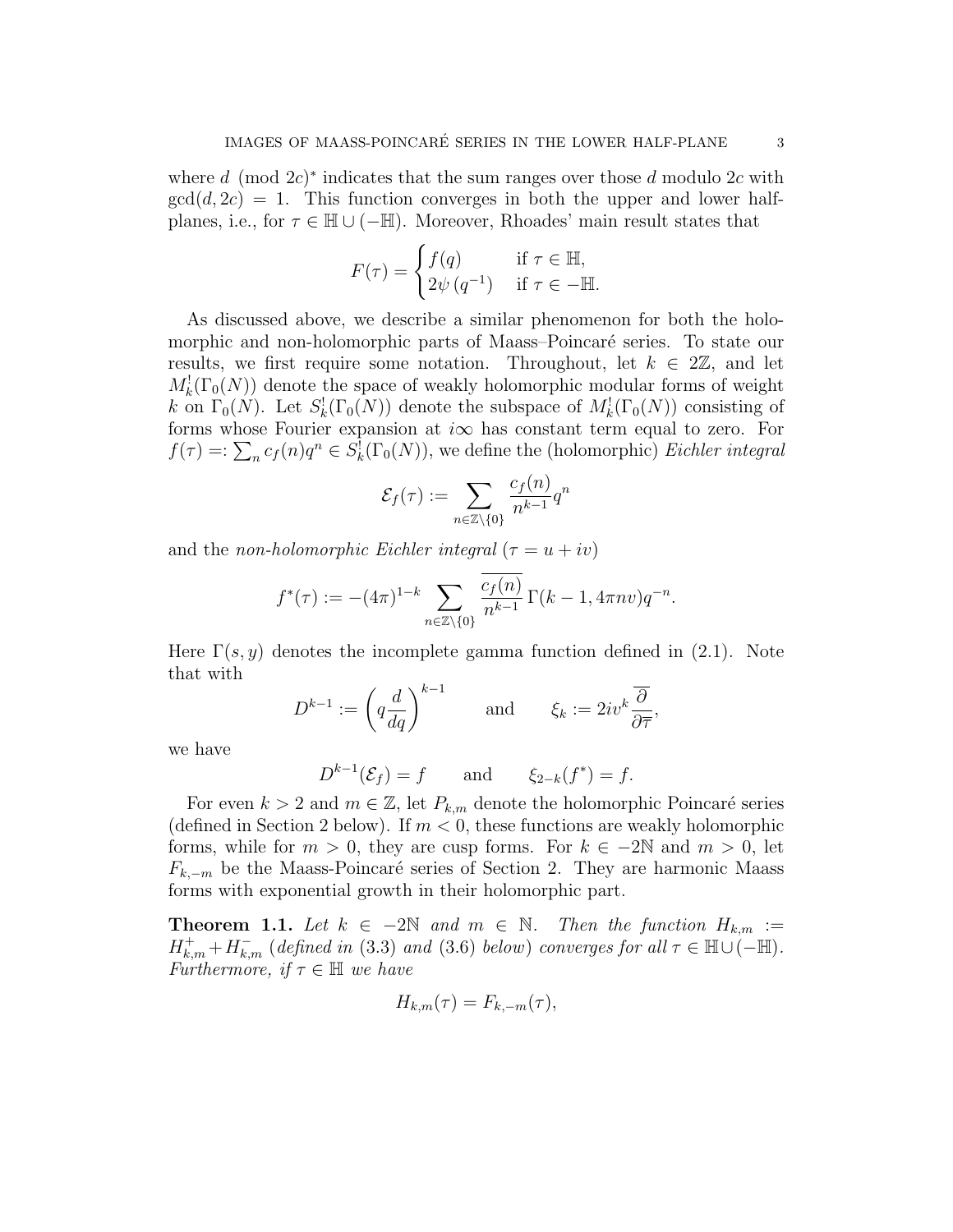and if  $\tau \in -\mathbb{H}$  we have

$$
H_{k,m}(\tau) = m^{1-k} \left( \mathcal{E}_{P_{2-k,m}}(-\tau) - \frac{(4\pi)^{1-k}}{(-k)!} P_{2-k,-m}^*(-\tau) \right).
$$

To prove Theorem 1.1, we determine the extension of the holomorphic and non-holomorphic parts of  $F_{k,-m}$  separately, in Sections 3.1 and 3.2, respectively. The computation involving the holomorphic part closely follows [15], and the extension is provided by the simple fact that

$$
\frac{1}{1-q} = \begin{cases} \sum_{n\geq 0} q^n & \text{if } |q| < 1, \\ -\sum_{n\geq 1} q^{-n} & \text{if } |q| > 1. \end{cases}
$$

For the non-holomorphic part, the situation is similar, but somewhat more complicated, and the extension is provided by the functional equation of the polylogarithm  $Li_{1-k}(q)$  (defined in (3.5) below), namely

$$
\text{Li}_{k-1}(q) = \text{Li}_{k-1}(q^{-1}) \qquad \text{for } k \in -2\mathbb{N}.
$$
 (1.1)

Remark. If one tries to mimic the computations of Section 3.2 in the case of half-integral weight, the situation is complicated by the analogue of  $(1.1)$  for  $k \notin \mathbb{Z}$ , namely

$$
i^{1-k} \operatorname{Li}_{k-1} \left( e^{2\pi i u} \right) + i^{k-1} \operatorname{Li}_{k-1} \left( e^{-2\pi i u} \right) = \frac{(2\pi)^{k-1}}{\Gamma(k-1)} \zeta(2-k, u),
$$

where  $\zeta(2-k,u)$  denotes the Hurwitz zeta function. It is unclear whether the resulting function in the lower-half plane has any relation to a known modular-type object.

The paper is organized as follows. In Section 2 we recall the definitions and some basic properties of harmonic Maass forms and Poincaré series. In Section 3 we prove Theorem 1.1.

## 2. Preliminaries

2.1. Harmonic Maass forms. In this section we recall basic facts of harmonic Maass forms, first introduced by Bruinier and Funke in [3]. We begin with their definition.

**Definition.** For  $k \in 2\mathbb{N}$ , a weight k harmonic Maass form for  $\Gamma_0(N)$  is any smooth function  $f : \mathbb{H} \to \mathbb{C}$  satisfying the following conditions: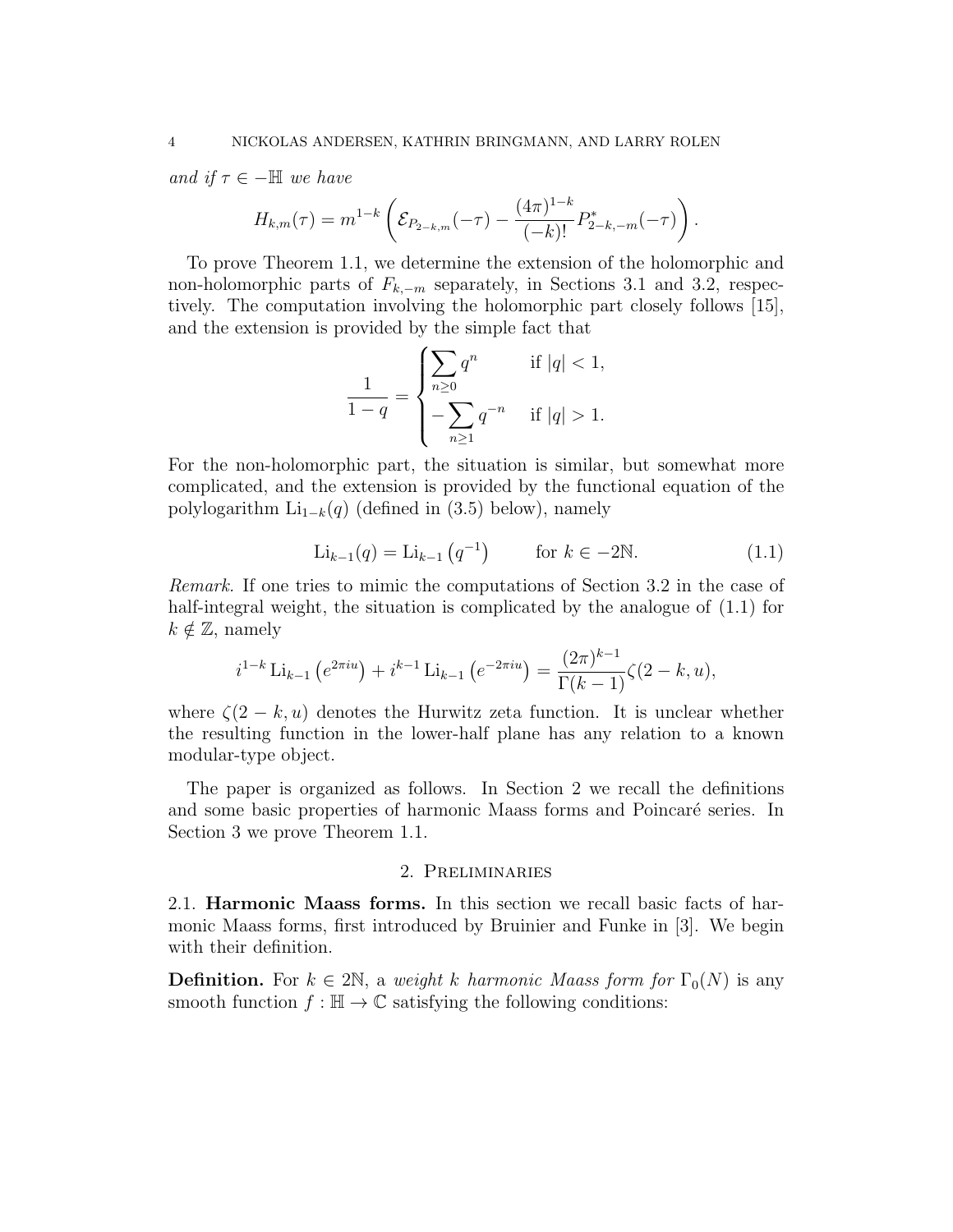(1) For all  $\left(\begin{smallmatrix} a & b \\ c & d \end{smallmatrix}\right) \in \Gamma_0(N)$  we have

$$
f\left(\frac{a\tau+b}{c\tau+d}\right) = (c\tau+d)^k f(\tau).
$$

(2) We have  $\Delta_k(f) = 0$  where  $\Delta_k$  is the *weight k hyperbolic Laplacian* 

$$
\Delta_k := -v^2 \left( \frac{\partial^2}{\partial u^2} + \frac{\partial^2}{\partial v^2} \right) + ikv \left( \frac{\partial}{\partial u} + i \frac{\partial}{\partial v} \right).
$$

(3) There exists a polynomial  $P_f(\tau) \in \mathbb{C}[q^{-1}]$  such that

$$
f(\tau) - P_f(\tau) = O(e^{\varepsilon v})
$$

as  $v \to \infty$  for some  $\varepsilon > 0$ . Analogous conditions are required at all cusps.

Denote the space of such harmonic Maass forms by  $H_k(\Gamma_0(N))$ . Every  $f \in H_k(\Gamma_0(N))$  has an expansion of the form

$$
f(\tau)=f^+(\tau)+f^-(\tau)
$$

with the *holomorphic part* having a *q*-expansion

$$
f^+(\tau) = \sum_{n \gg -\infty} c_f^+(n)q^n
$$

and the non-holomorphic part having an expansion of the form

$$
f^{-}(\tau) = \sum_{n>0} c_f^{-}(n) \Gamma(1 - k, 4\pi n v) q^{-n}.
$$

Here  $\Gamma(s, v)$  is the *incomplete gamma function* defined, for  $v > 0$ , as the integral

$$
\Gamma(s,v) := \int_v^{\infty} t^{s-1} e^{-t} dt.
$$
\n(2.1)

2.2. **Poincaré series.** In this section, we recall the definitions and properties of various Poincaré series. The general construction is as follows. Let  $\varphi$  be any translation-invariant function, which we call the *seed* of the Poincaré series in question. Then, in the case of absolute convergence, we can define a function satisfying weight  $k$  modularity by forming the sum

$$
\mathbb{P}_k(\varphi;\tau):=\sum_{\gamma\in\Gamma_\infty\backslash\Gamma_0(N)}\varphi|_k\gamma(\tau),
$$

where  $\Gamma_{\infty} := \{ \pm \left( \begin{smallmatrix} 1 & n \\ 0 & 1 \end{smallmatrix} \right) : n \in \mathbb{Z} \}$  is the group of translations. Convergence is, in particular, satisfied by functions  $\varphi$  satisfying  $\varphi(\tau) = O(v^{2-k+\epsilon})$  as  $v \to 0$ .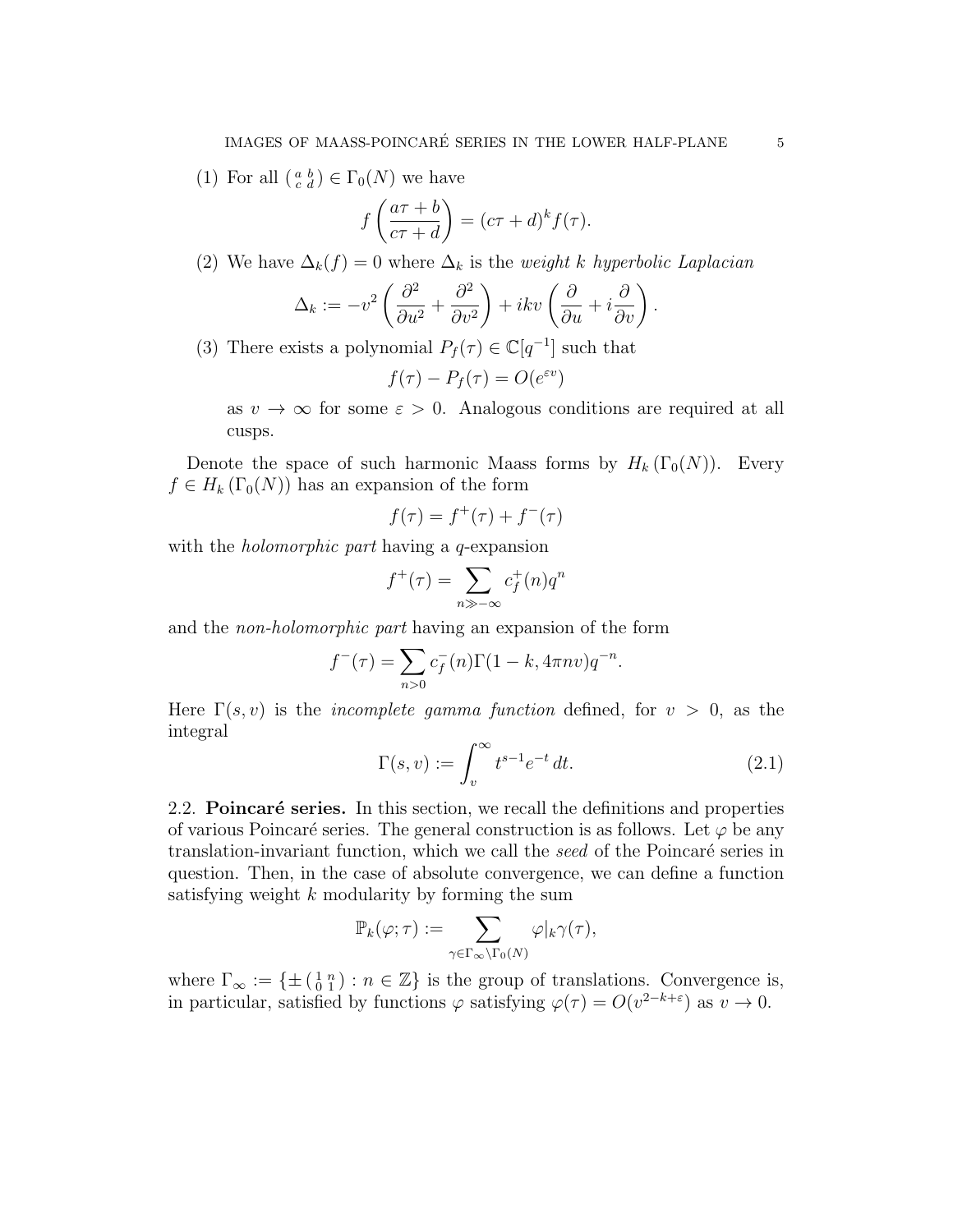A natural choice for  $\varphi$  is a typical Fourier coefficient in the space of automorphic functions one is interested in. For example, in the case of weakly holomorphic modular forms one may choose, for  $m \in \mathbb{Z}$ ,

$$
\varphi(\tau) = \varphi_m(\tau) := q^m.
$$

Define for  $k \in 2\mathbb{N}$  with  $k > 2$  and  $m \in \mathbb{Z}$  the *Poincaré series of exponential* type by

$$
P_{k,m}(\tau) := \mathbb{P}_k(\varphi_m; \tau) = \sum_{\gamma \in \Gamma_\infty \backslash \Gamma_0(N)} \varphi_m|_k \gamma(\tau).
$$

To give their Fourier expansion, we require the Kloosterman sums

$$
K(m, n; c) := \sum_{d \, (\text{mod } c)^*} e\left(\frac{m\overline{d} + nd}{c}\right),\tag{2.2}
$$

where  $e(x) := e^{2\pi ix}$ . A direct calculation yields the following duality:

$$
K(-m, -n; c) = K(m, n; c).
$$

A very useful property of the Poincaré series is that they have explicit Fourier expansions, as given in the following theorem.

**Theorem 2.1.** Suppose that  $k > 2$  is even.

i) If  $m \in \mathbb{N}$ , the Poincaré series  $P_{k,m}$  are in  $S_k(\Gamma_0(N))$ . We have the Fourier expansion  $P_{k,m}(\tau) = \sum_{n=1}^{\infty} b_{k,m}(n) q^n$ , where

$$
b_{k,m}(n) = \left(\frac{n}{m}\right)^{\frac{k-1}{2}} \left(\delta_{m,n} + 2\pi(-1)^{\frac{k}{2}} \sum_{\substack{c>0\\N\mid c}} \frac{K(m,n;c)}{c} J_{k-1}\left(\frac{4\pi\sqrt{mn}}{c}\right)\right).
$$

Here  $\delta_{m,n}$  is the Kronecker delta-function and  $J_s$  denotes the usual J-Bessel function.

ii) For  $m \in -\mathbb{N}$ , the Poincaré series  $P_{k,m}$  are elements of  $M_k^!(\Gamma_0(N))$ . We have the Fourier expansion  $P_{k,m}(\tau) = q^m + \sum_{n=1}^{\infty} b_{k,m}(n)q^n$ , where

$$
b_{k,m}(n) = 2\pi (-1)^{\frac{k}{2}} \left| \frac{n}{m} \right|^{\frac{k-1}{2}} \sum_{\substack{c > 0 \\ N \mid c}} \frac{K(m, n; c)}{c} I_{k-1} \left( \frac{4\pi \sqrt{|mn|}}{c} \right).
$$

Here  $I_s$  denotes the usual I-Bessel function. Moreover,  $P_{k,m}$  is holomorphic at the cusps of  $\Gamma_0(N)$  other than i $\infty$ .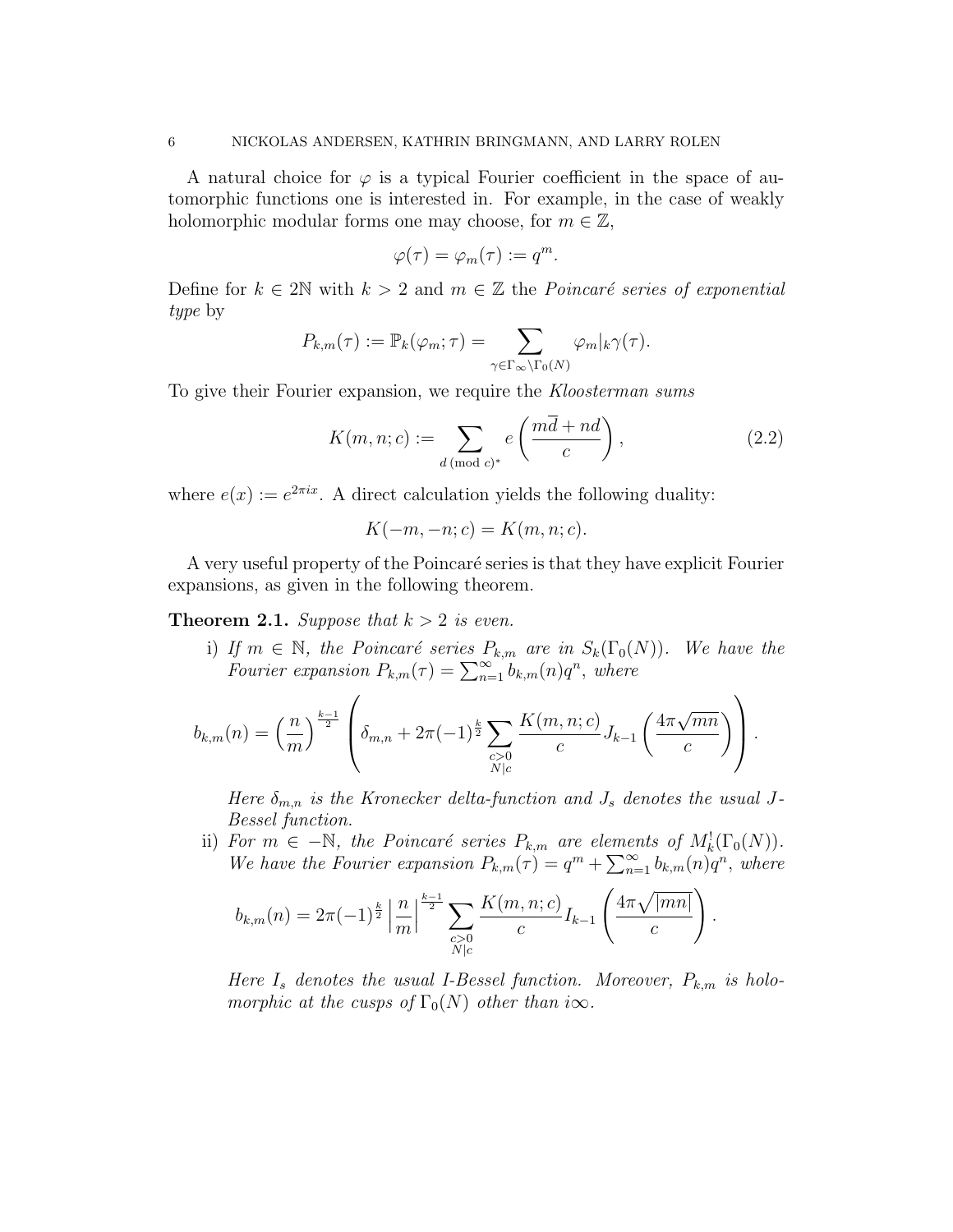We next turn to the construction of harmonic Maass forms via Poincaré series. Such series have appeared in many places in the literature, indeed in the works of Niebur [9] and Fay [4] in the 1970's, long before the recent advent of harmonic Maass forms. Define

$$
F_{k,m} := \sum_{\gamma \in \Gamma_{\infty} \backslash \Gamma_0(N)} \phi_{k,m} |_{k} \gamma,
$$

where the seed  $\phi_{k,m}$  is given by

$$
\phi_{k,m}(\tau) := \big(1 - \Gamma^*(1 - k, 4\pi |m|v)\big)q^m.
$$

Here Γ<sup>\*</sup> is the *normalized incomplete gamma function* 

$$
\Gamma^*(s, v) := \frac{\Gamma(s, v)}{\Gamma(s)}.
$$

The analogous exact formula for coefficients of these Poincaré series is then given in the following theorem (see, e.g., [4] or [2] for a proof).

**Theorem 2.2.** If  $k < 0$  is even and  $m \in -\mathbb{N}$ , then  $F_{k,m} \in H_k(\Gamma_0(N))$ . We have

$$
\xi_k(F_{k,m}) = -\frac{(4\pi m)^{1-k}}{(-k)!} P_{2-k,-m}
$$

and

$$
D^{1-k}(F_{k,m}) = m^{1-k} P_{2-k,m}.
$$

We have the Fourier expansion

$$
F_{k,m}(\tau) = (1 - \Gamma^*(1 - k, -4\pi mv)) q^m
$$
  
+ 
$$
\sum_{n=0}^{\infty} a^+_{k,m}(n) q^n + \sum_{n=1}^{\infty} a^-_{k,m}(n) \Gamma^*(1 - k, 4\pi nv) q^{-n}
$$

with

$$
a_{k,m}^{+}(0) = \frac{(2\pi)^{2-k}(-1)^{\frac{k}{2}+1}m^{1-k}}{(1-k)!} \sum_{\substack{c>0\\N|c}} \frac{K(m,0;c)}{c^{2-k}}.
$$

Moreover, for  $n \geq 1$  and  $\varepsilon \in \{+, -\}$ , we have

$$
a_{k,m}^\varepsilon(n)=2\pi(-1)^{\frac{k}{2}}\left|\frac{m}{n}\right|^{\frac{1-k}{2}}\sum_{\substack{c>0\\ N\mid c}}\frac{K(m,\varepsilon n;c)}{c}\times\left\{\begin{aligned} &I_{1-k}\left(\frac{4\pi\sqrt{|mn|}}{c}\right)&\quad if\ \varepsilon n>0,\\ &J_{1-k}\left(\frac{4\pi\sqrt{|mn|}}{c}\right)&\quad if\ \varepsilon n<0.\end{aligned}\right.
$$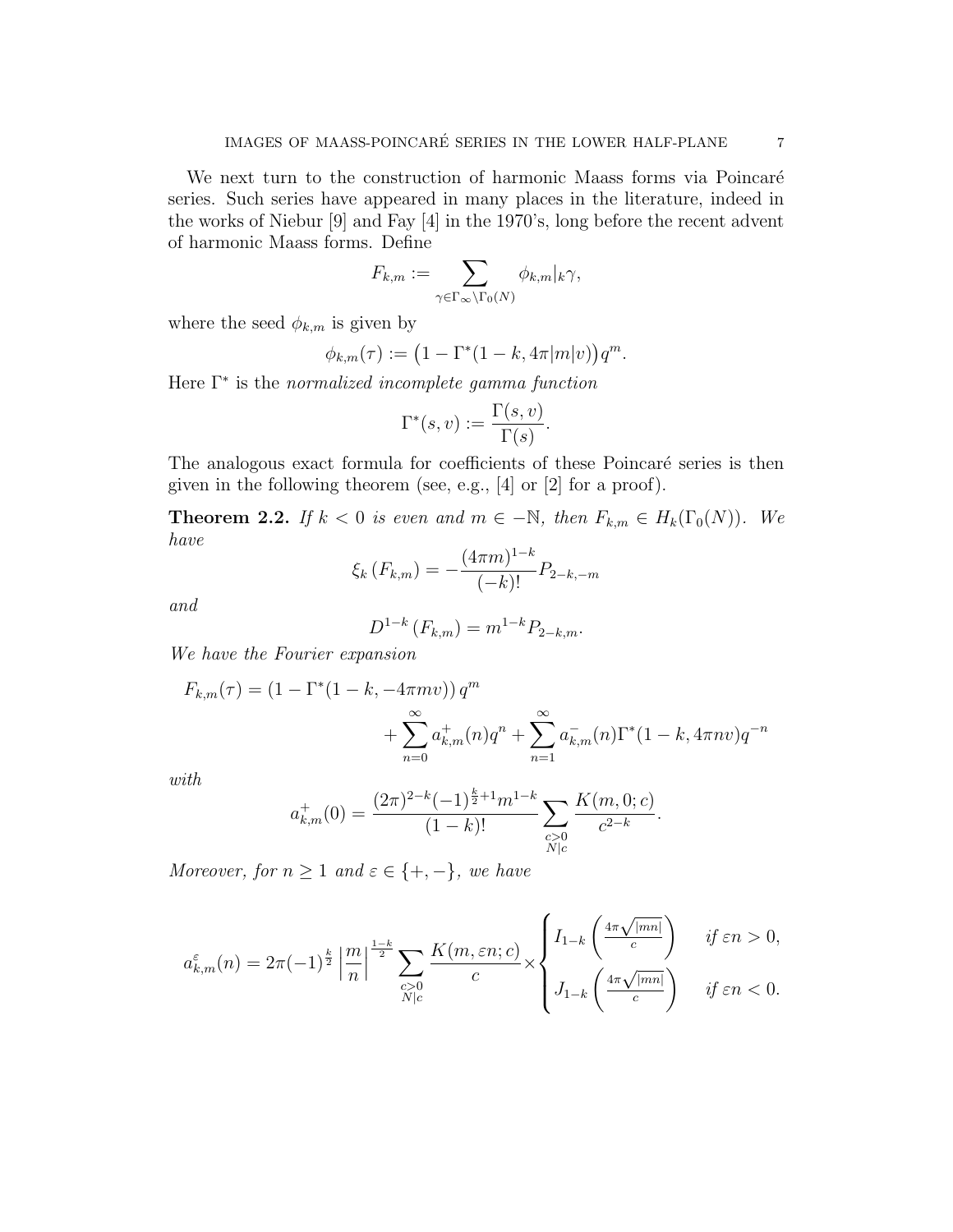## 3. Proof of Theorem 1.1

To prove Theorem 1.1, we consider the holomorphic and non-holomorphic parts of  $F_{k,-m}$  separately.

3.1. The holomorphic part. We first extend the holomorphic part  $F_{k}^+$  $k,-m$ of  $F_{k,-m}$  to a function defined for  $|q| \neq 1$ , closely following [15]. Using Theorem 2.2, we have, for  $|q|$  < 1,

$$
F_{k,-m}^{+}(\tau)
$$
  
=  $q^{-m} + a_{k,-m}^{+}(0) + 2\pi (-1)^{\frac{k}{2}} m^{\frac{1-k}{2}} \sum_{\substack{c>0 \ c \text{d} \pmod{c}}} \frac{1}{c} \sum_{d \pmod{c}^{*}} e\left(\frac{-m\overline{d}}{c}\right) A_{m}^{+}(c,d),$ 

where

$$
A_m^+(c,d) = A_m^+(c,d;\tau) := \sum_{n\geq 1} n^{\frac{k-1}{2}} I_{1-k} \left( \frac{4\pi\sqrt{mn}}{c} \right) \zeta_c^{nd} q^n.
$$
 (3.1)

Using the series expansion of the I-Bessel function

$$
I_{\alpha}(x) = \sum_{j\geq 1} \frac{1}{j!\Gamma(j+\alpha+1)} \left(\frac{x}{2}\right)^{2j+\alpha},
$$

we obtain

$$
n^{\frac{k-1}{2}} I_{1-k} \left( \frac{4\pi \sqrt{mn}}{c} \right) = \sum_{j \ge 0} \beta_{m,c}^+(j) \frac{n^j}{j!},
$$

where

$$
\beta_{m,c}^+(j) := \frac{\left(\frac{2\pi\sqrt{m}}{c}\right)^{2j+1-k}}{(j+1-k)!}.
$$

We insert the integral representation (for  $r > 0$ )

$$
\frac{n^j}{j!} = \frac{1}{2\pi i} \int_{|s|=r} \frac{e^{ns}}{s^{j+1}} ds,
$$
\n(3.2)

and we conclude that

$$
n^{\frac{k-1}{2}} I_{1-k} \left( \frac{4\pi \sqrt{mn}}{c} \right) = \frac{1}{2\pi i} \int_{|s|=r} \alpha^+_{m,c}(s) e^{ns} ds,
$$

where  $\alpha_{m,c}^+(s)$  is the series

$$
\alpha_{m,c}^+(s) := \sum_{j \geq 0} \frac{\beta_{m,c}^+(j)}{s^{j+1}},
$$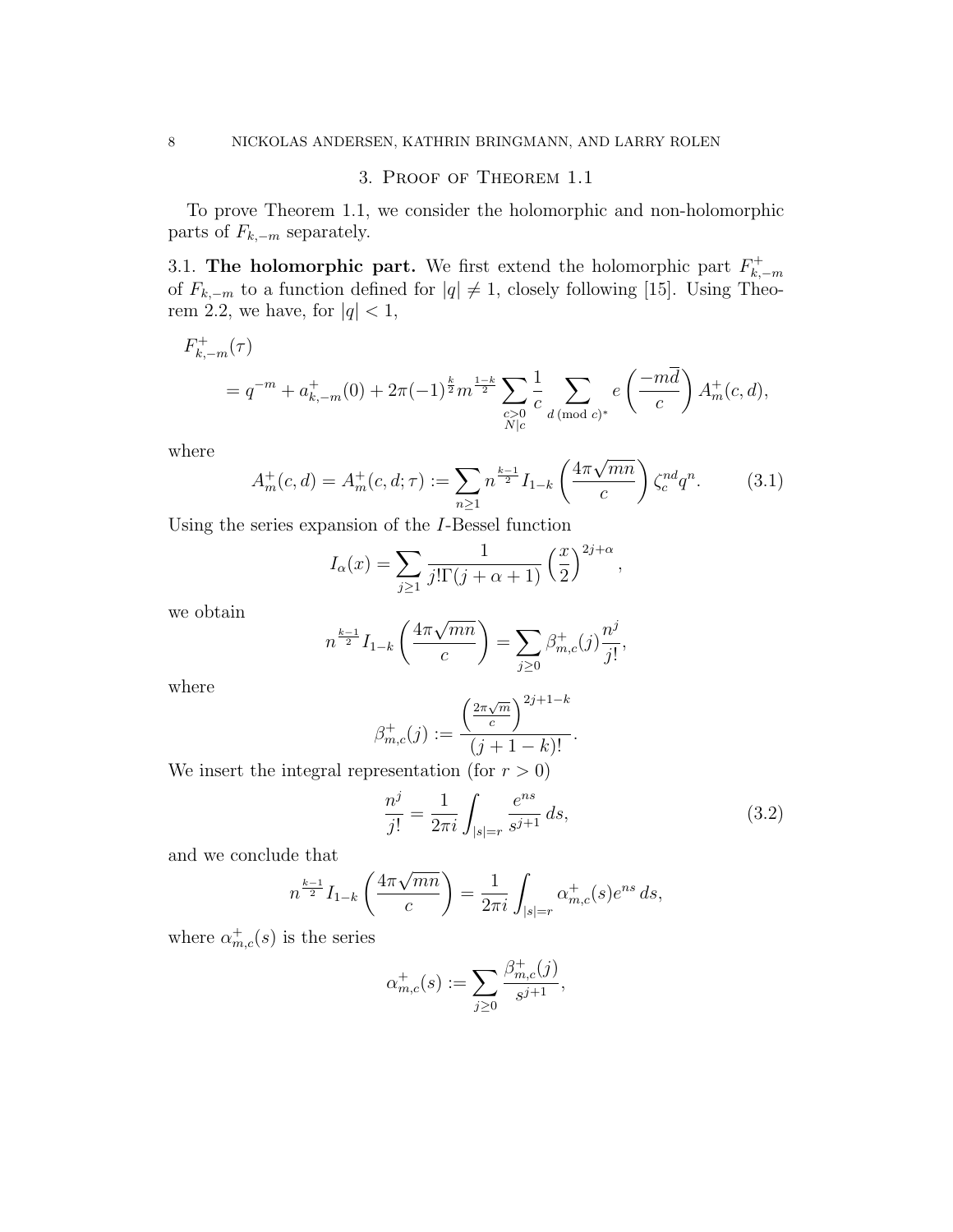## IMAGES OF MAASS-POINCARÉ SERIES IN THE LOWER HALF-PLANE  $9$

which is absolutely convergent for all  $s$ . Equation  $(3.1)$  then becomes

$$
A_m^+(c,d) = \frac{1}{2\pi i} \int_{|s|=r} \alpha_{m,c}^+(s) \sum_{n\geq 1} \left( e^s \zeta_c^d q \right)^n ds = \frac{1}{2\pi i} \zeta_c^d q \int_{|s|=r} \frac{\alpha_{m,c}^+(s) e^s}{1 - e^s \zeta_c^d q} ds.
$$

Here we take r sufficiently small so that  $|e^s \zeta_c^d q| < 1$ . Define

$$
\phi_{k,m}^+(c,d;\tau) := \frac{1}{2\pi i} \int_{|s|=r} \frac{\alpha_{m,c}^+(s)e^s}{1-e^s\zeta_c^dq}\,ds.
$$

We can now define the function which exists away from the real line. To be more precise, since  $\phi_{k,m}^+$  is regular for all  $v \neq 0$ , the function

$$
H_{k,m}^{+}(\tau) := q^{-m} + a_{k,-m}^{+}(0)
$$
  
+  $2\pi(-1)^{\frac{k}{2}}m^{\frac{1-k}{2}}\sum_{\substack{c>0 \ c \ l \text{ (mod } c)^*}} \frac{1}{c} \sum_{d \pmod{c}^*} e\left(\frac{-m\overline{d} + d}{c} + \tau\right) \phi_{k,m}^{+}(c, d; \tau)$  (3.3)

is defined for  $\tau \in \mathbb{H} \cup (-\mathbb{H})$ .

We now consider the Fourier expansion of the function  $H^+_{k,m}(\tau)$  for  $\tau$  in the lower half-plane, so suppose for the remainder of the proof that  $v < 0$ . In this case, we have

$$
\zeta_c^d q \, \phi_{k,m}^+(c, d; \tau) = \frac{1}{2\pi i} \int_{|s|=r} \alpha_{m,c}^+(s) \frac{e^s \zeta_c^d q}{1 - e^s \zeta_c^d q} ds
$$
  
= 
$$
-\frac{1}{2\pi i} \int_{|s|=r} \alpha_{m,c}^+(s) \sum_{n\geq 0} \left( e^s \zeta_c^d q \right)^{-n} ds,
$$

where r is chosen so that  $|e^{-s}q^{-1}| < 1$ . By reversing the calculation which led to (3.3), making the change of variables  $s \mapsto -s$ , and using that  $I_{1-k}(-ix) =$  $i^{1-k}J_{1-k}(x)$ , we find that

$$
\zeta_c^d q \, \phi_{k,m}^+(c, d; \tau) = -\beta_{m,c}^+(0) - \sum_{n \ge 1} \left( \sum_{j \ge 0} (-1)^j \beta_{m,c}^+(j) \frac{n^j}{j!} \right) e\left(\frac{-nd}{c}\right) q^{-n}
$$
  
=  $-\beta_{m,c}^+(0) - \sum_{n \ge 1} e\left(\frac{-nd}{c}\right) n^{\frac{k-1}{2}} J_{1-k}\left(\frac{4\pi\sqrt{mn}}{c}\right) q^{-n}.$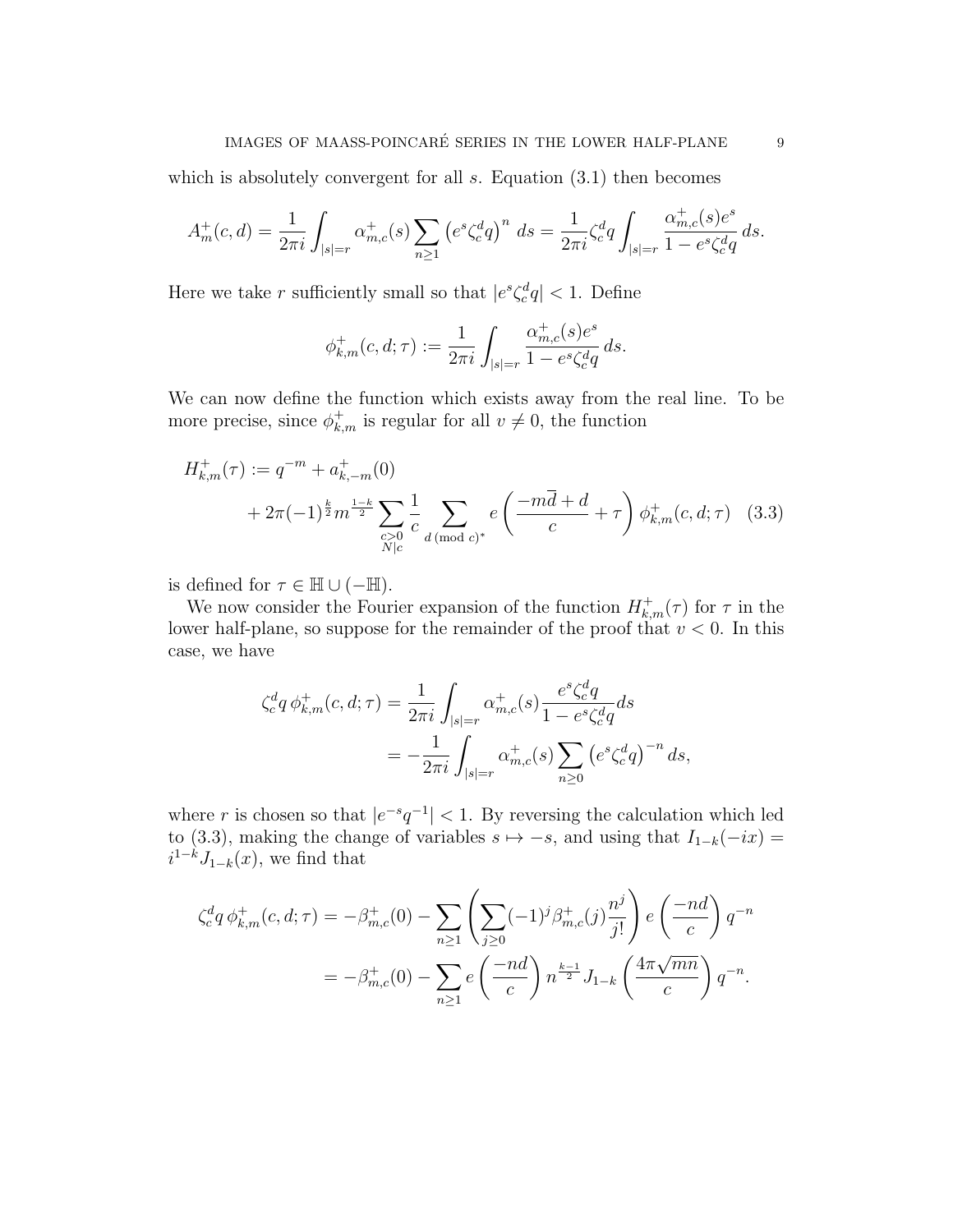Thus we have

$$
H_{k,m}^{+}(\tau)
$$
  
=  $q^{-m} + a_{k,-m}^{+}(0) - 2\pi (-1)^{\frac{k}{2}} m^{\frac{1-k}{2}}$ 
$$
\sum_{\substack{c>0 \ (mod N) \\ c \equiv 0 \ (mod N)}} \frac{1}{c} \sum_{d \pmod{c}} e\left(\frac{-m\overline{d}}{c}\right) \beta_{m,c}^{+}(0)
$$

$$
-2\pi (-1)^{\frac{k}{2}} \sum_{n \ge 1} \left( \left(\frac{n}{m}\right)^{\frac{k-1}{2}} \sum_{\substack{c>0 \ (mod N) \\ N \mid c}} \frac{K(-m, -n; c)}{c} J_{1-k} \left(\frac{4\pi \sqrt{mn}}{c}\right) \right) q^{-n}.
$$
 (3.4)

Note that the second and the third terms on the right-hand side of (3.4) cancel, since

$$
-2\pi(-1)^{\frac{k}{2}}m^{\frac{1-k}{2}}\sum_{\substack{c>0\\N|c}}\frac{1}{c}\sum_{d \pmod{c}^*}e\left(\frac{-m\overline{d}}{c}\right)\beta^+_{m,c}(0)
$$

$$
=\frac{(2\pi)^{2-k}(-1)^{\frac{k}{2}+1}m^{1-k}}{(1-k)!}\sum_{\substack{c>0\\N|c}}\frac{K(-m,0;c)}{c^{2-k}}=-a^+_{k,-m}(0).
$$

By (2.2), we conclude that

$$
H_{k,m}^{+}(\tau) = q^{-m} - \sum_{n\geq 1} {m \choose n}^{1-k}
$$
  
 
$$
\times \left(2\pi (-1)^{\frac{k}{2}} \left(\frac{n}{m}\right)^{\frac{1-k}{2}} \sum_{\substack{c>0 \ c>0}} \frac{K(m,n;c)}{c} J_{1-k}\left(\frac{4\pi \sqrt{mn}}{c}\right)\right) q^{-n}
$$
  

$$
= m^{1-k} \left(m^{k-1}q^{-m} + \sum_{n\geq 1} n^{k-1}b_{2-k,m}(n)q^{-n}\right) = m^{1-k} \mathcal{E}_{P_{2-k,m}}(-\tau)
$$

if  $\tau$  is in the lower half-plane.

3.2. The non-holomorphic part. Next we extend the non-holomorphic part  $F_{k,-m}^{-}(\tau)$  to a function  $H_{k,m}^{-}(\tau)$ , which is defined for  $|q| \neq 1$ . We have, by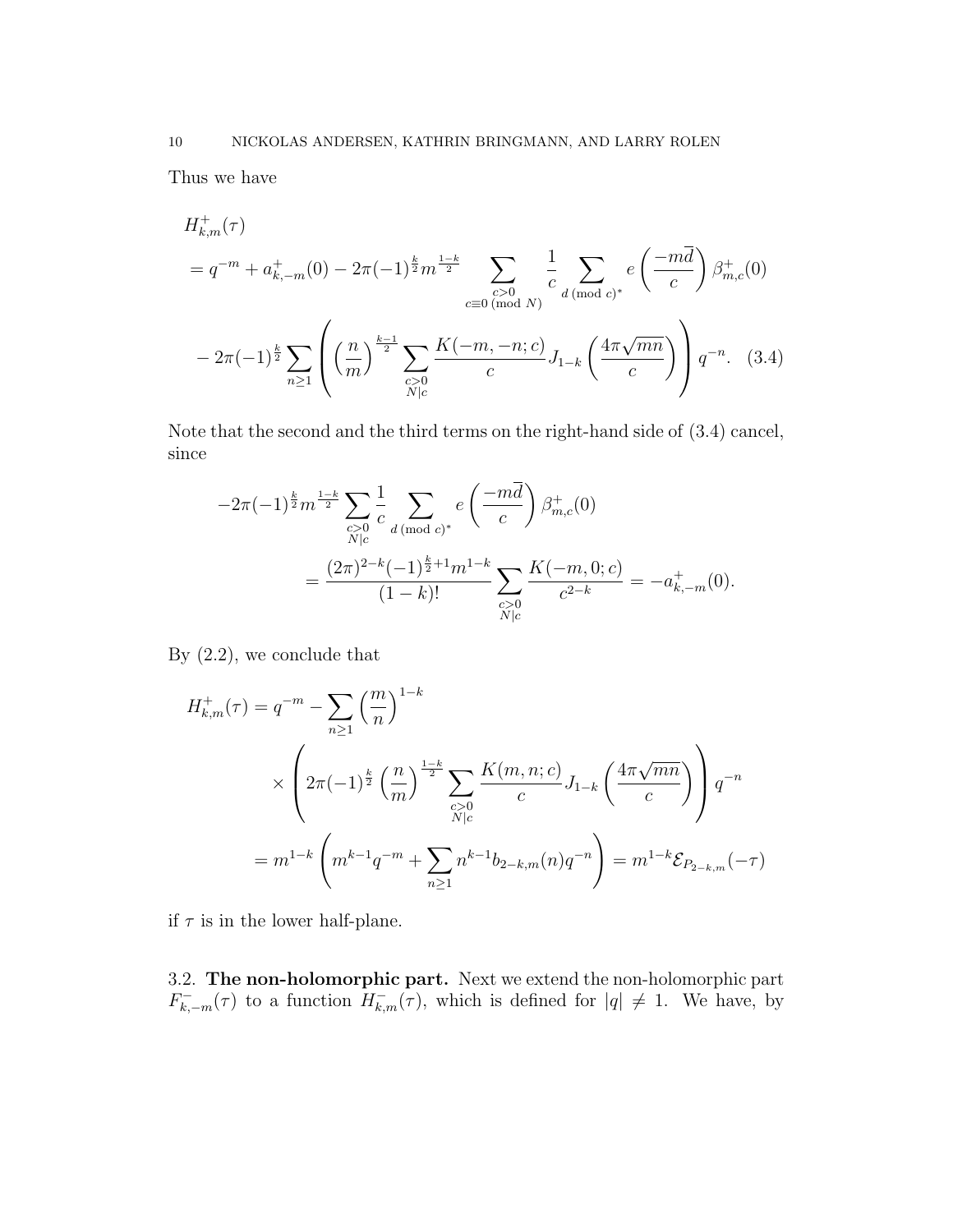Theorem 2.2,

$$
F_{k,-m}^-(\tau) = -\Gamma^*(1-k, 4\pi mv)q^{-m} + 2\pi(-1)^{\frac{k}{2}}m^{\frac{1-k}{2}} \sum_{\substack{c>0 \ N|c}} \frac{1}{c} \sum_{d \pmod{c}^*} e\left(\frac{-m\overline{d}}{c}\right) A_m^-(c, d; \tau),
$$

where

$$
A_m^-(c, d) = A_m^-(c, d; \tau)
$$
  
 :=  $\sum_{n \ge 1} n^{\frac{k-1}{2}} e\left(\frac{-nd}{c}\right) J_{1-k}\left(\frac{4\pi\sqrt{mn}}{c}\right) \Gamma^*(1 - k, 4\pi nv)q^{-n}.$ 

Using the integral representation of the incomplete Gamma function and making a change of variables, we find that

$$
\Gamma(1-k,y) = y^{1-k} \int_1^\infty t^{-k} e^{-yt} dt,
$$

thus

$$
A_m^-(c,d) = \frac{(4\pi v)^{1-k}}{(-k)!} \int_1^\infty t^{-k} \sum_{n\geq 1} n^{\frac{1-k}{2}} J_{1-k}\left(\frac{4\pi\sqrt{mn}}{c}\right) e^{-4\pi n v t} \left(\zeta_c^d q\right)^{-n} dt.
$$

As above, we use the series expansion of the J-Bessel function

$$
J_{\alpha}(x) = \sum_{j \ge 1} \frac{(-1)^j}{j! \Gamma(j + \alpha + 1)} \left(\frac{x}{2}\right)^{2j + \alpha}
$$

to obtain

$$
n^{\frac{1-k}{2}} J_{1-k}\left(\frac{4\pi\sqrt{mn}}{c}\right) = n^{1-k} \sum_{j\geq 0} \beta_{m,c}^{-}(j) \frac{n^j}{j!},
$$

where

$$
\beta_{m,c}^{-}(j) := \frac{(-1)^j}{(j+1-k)!} \left(\frac{2\pi\sqrt{m}}{c}\right)^{2j+1-k}.
$$

Thus we have, again using (3.2),

$$
n^{\frac{1-k}{2}} J_{1-k}\left(\frac{4\pi\sqrt{mn}}{c}\right) = \frac{1}{2\pi i} \int_{|s|=r} n^{1-k} e^{ns} \alpha_{m,c}^{-}(s) ds,
$$

where

$$
\alpha_{m,c}^{-}(s) := \sum_{j\geq 0} \frac{\beta_{m,c}^{-}(j)}{s^{j+1}}.
$$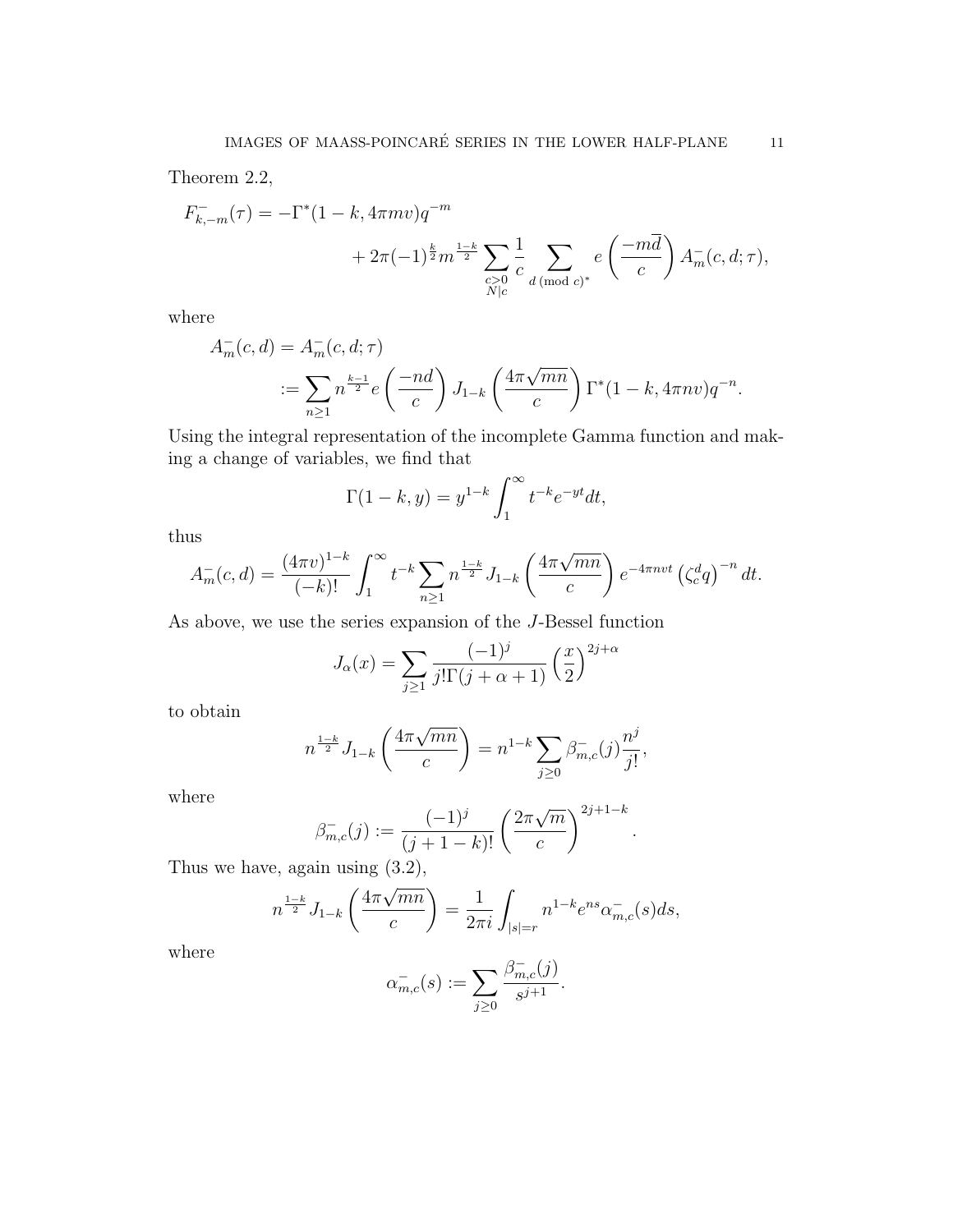Here r is chosen so that  $r < 2\pi v$ . Thus

$$
A_m^-(c,d) = \frac{(4\pi v)^{1-k}}{(-k)!} \int_1^\infty t^{-k} \left( \frac{1}{2\pi i} \int_{|s|=r} \alpha_{m,c}^-(s) \sum_{n\geq 1} n^{1-k} \left( e^{s-4\pi vt} \zeta_c^{-d} q^{-1} \right)^n ds \right) dt
$$
  
= 
$$
\frac{(4\pi v)^{1-k}}{(-k)!} \int_1^\infty t^{-k} \left( \frac{1}{2\pi i} \int_{|s|=r} \alpha_{m,c}^-(s) \operatorname{Li}_{k-1} \left( e^{s-4\pi vt} \zeta_c^{-d} q^{-1} \right) ds \right) dt.
$$

Here  $\text{Li}_s(w)$  is the *polylogarithm*, defined for  $s \in \mathbb{C}$  and  $|w| < 1$  by

$$
\text{Li}_s(w) := \sum_{n=1}^{\infty} \frac{w^n}{n^s}.
$$
\n(3.5)

We now again introduce a function defined away from the real line. Define

$$
\phi_{k,m}^-(c,d;\tau) := \frac{1}{2\pi i} \int_1^\infty t^{-k} \int_{|s|=r} \alpha_{m,c}^-(s) \operatorname{Li}_{k-1}\left(e^{s-4\pi vt} \zeta_c^{-d} q^{-1}\right) \, ds \, dt
$$

and

$$
H_{k,m}^{-}(\tau) := -\Gamma^{*}(1-k, 4\pi mv)q^{-m} + \frac{2\pi(-1)^{\frac{k}{2}}(4\pi v)^{1-k}}{(-k)!}m^{\frac{1-k}{2}}\sum_{\substack{c>0\\N|c}}\frac{1}{c}\sum_{d \pmod{c}^{*}}e\left(\frac{-m\overline{d}}{c}\right)\phi_{k,m}^{-}(c, d; \tau). \quad (3.6)
$$

Using the functional equation

$$
\mathrm{Li}_{-n}(z) = (-1)^{n+1} \mathrm{Li}_{-n}\left(\frac{1}{z}\right),
$$

we obtain, for  $v < 0$ , and using that k is even,

$$
A_m^-(c,d) = \frac{(4\pi v)^{1-k}}{(-k)!} \int_1^\infty t^{-k} \left( \frac{1}{2\pi i} \int_{|s|=r} \alpha_{m,c}^-(s) \operatorname{Li}_{k-1} \left( e^{-s+4\pi vt} \zeta_c^d q \right) ds \right) dt.
$$

Since  $v < 0$  we can now use the series representation of Li<sub>k−1</sub>. This yields

$$
A_m^-(c,d) = \frac{(4\pi v)^{1-k}}{(-k)!} \int_1^\infty t^{-k} \left( \sum_{n\geq 1} n^{1-k} e^{4\pi n v t} \left( \zeta_c^d q \right)^n \frac{1}{2\pi i} \int_{|s|=r} \alpha_{m,c}^-(s) e^{-ns} \, ds \right) dt.
$$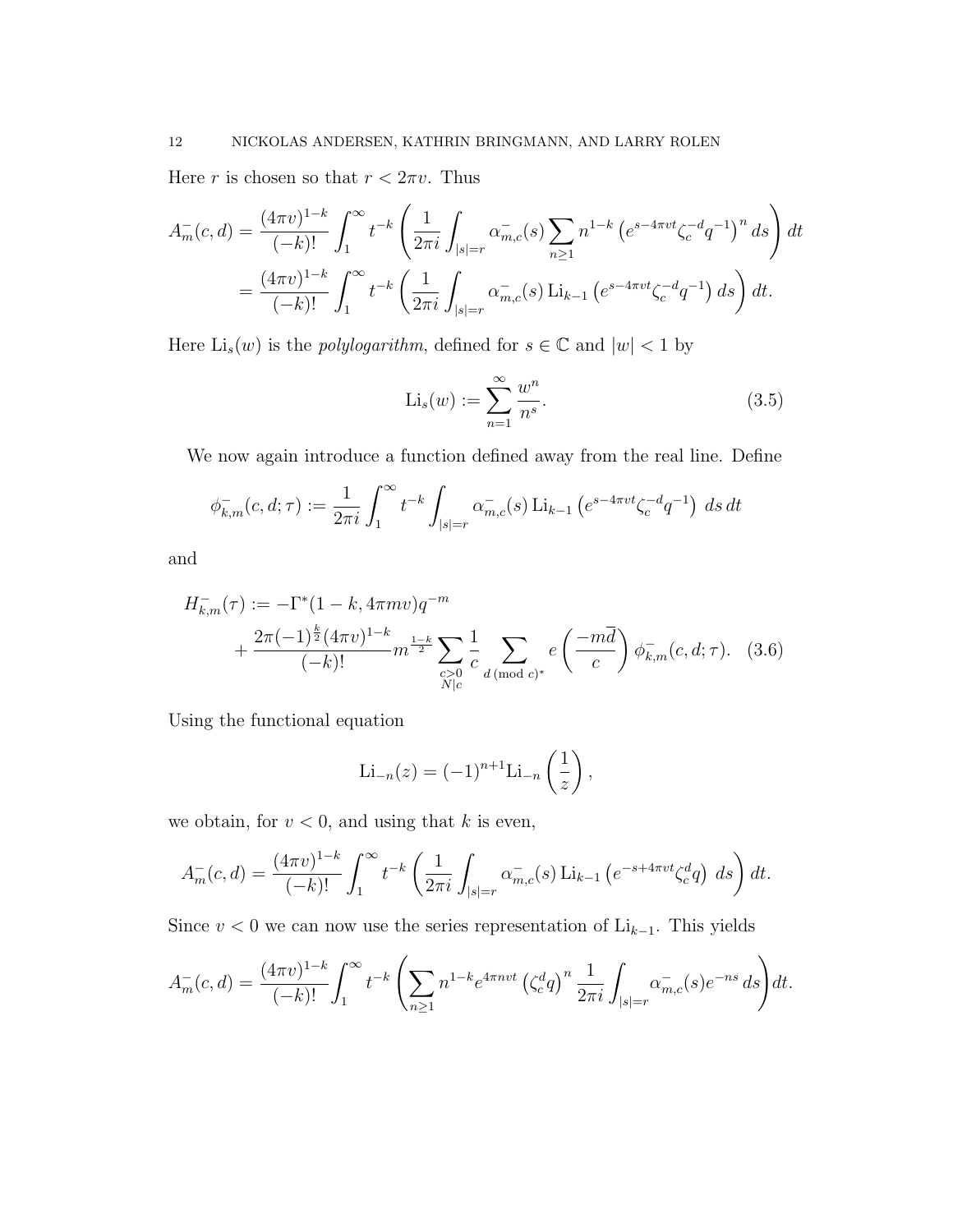The innermost integral is (inserting the definition of  $\alpha_{m,c}^{-}(s)$ , making the change of variables  $s \mapsto -s$ , and using (3.2))

$$
\frac{1}{2\pi i} \int_{|s|=r} \alpha_{m,c}^{-}(s) e^{-ns} ds = \sum_{j\geq 0} \frac{1}{(j+1-k)!} \left(\frac{2\pi\sqrt{m}}{c}\right)^{2j+1-k} \frac{n^j}{j!}
$$

$$
= n^{\frac{k-1}{2}} I_{1-k} \left(\frac{4\pi\sqrt{mn}}{c}\right).
$$

Thus

$$
A_m^-(c,d) = \frac{(4\pi v)^{1-k}}{(-k)!} \sum_{n\geq 1} n^{\frac{1-k}{2}} I_{1-k} \left(\frac{4\pi \sqrt{mn}}{c}\right) \left(\int_1^\infty t^{-k} e^{4\pi n v t} dt\right) \left(\zeta_c^d q\right)^n
$$
  
= 
$$
\sum_{n\geq 1} n^{\frac{k-1}{2}} I_{1-k} \left(\frac{4\pi \sqrt{mn}}{c}\right) \Gamma^*(1-k, 4\pi n|v|) \left(\zeta_c^d q\right)^n.
$$

Therefore, using that  $K(m, n; c)$  is real, we conclude that

$$
H_{k,m}^-(\tau) = -\Gamma^*(1-k, 4\pi mv)q^{-m} + 2\pi (-1)^{\frac{k}{2}} \sum_{n\geq 1} \left(\frac{n}{m}\right)^{\frac{k-1}{2}}
$$
  
 
$$
\times \sum_{\substack{c>0\\N|c}} \frac{K(-m, n; c)}{c} I_{1-k}\left(\frac{4\pi\sqrt{mn}}{c}\right) \Gamma^*(1-k, 4\pi n|v|)q^n
$$
  
= 
$$
-\frac{(4\pi m)^{1-k}}{(-k)!} P_{2-k,-m}^*(-\tau).
$$

## **REFERENCES**

- [1] K. Bringmann, B. Kane, and R.C. Rhoades, Duality and differential operators for harmonic Maass forms, Dev. Math. 28 (2013), Springer, New York, 85-106.
- [2] K. Bringmann, A. Folsom, K. Ono, and L. Rolen, Harmonic Maass forms and mock modular forms: theory and applications, AMS Colloquium Series, in preparation.
- [3] J.H. Bruinier and J. Funke, On two geometric theta lifts, Duke Math. J. 125 (2004), no. 1, 45-90.
- [4] J.D. Fay, Fourier coefficients of the resolvent for a Fuchsian group, J. Reine Angew. Math. 293/294 (1977), 143–203.
- [5] M.I. Knopp, Construction of automorphic forms on H-groups and supplementary Fourier series, Trans. Amer. Math. Soc. 103 (1962), 168–188.
- [6] R. Lawrence and D. Zagier, Modular forms and quantum invariants of 3-manifolds, Asian J. of Math. 3 (1999), 93–108.
- [7] J. Lehner, Partial fraction decompositions and expansions of zero, Trans. Amer. Math. Soc. 87 (1958), 130–143.